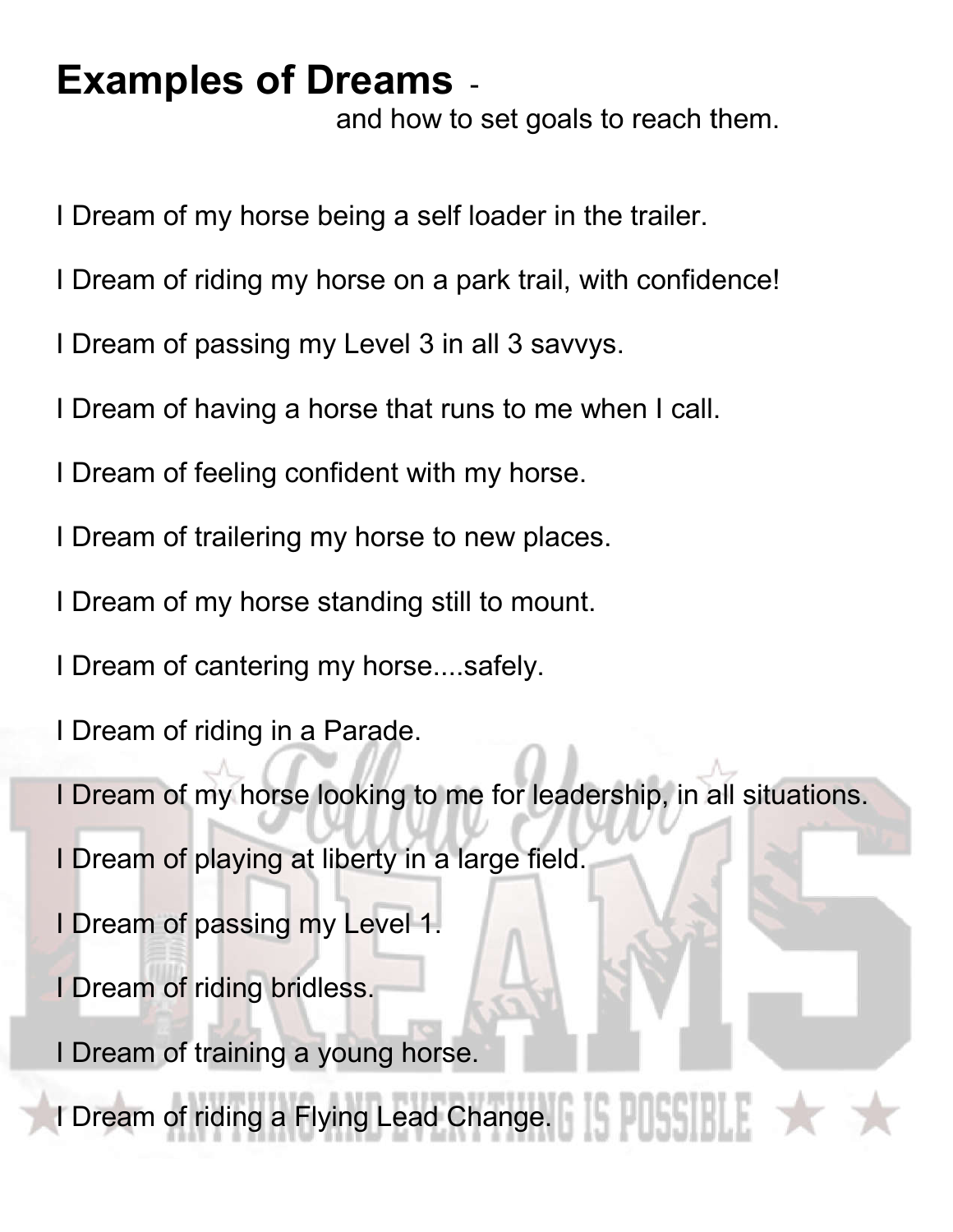Now look over this list, garnered from friends, posts, videos and more. Which ones interest you? Which ones excite you? Which ones freak you OUT?!? Which ones have you reached already? Which ones do you have no interest in? Which ones are you already writing down preparing to do?

Can you see how some of them are well defined and can easily be broken down into goals? And some are too vague?

For instance, *I Dream of feeling confident with my horse* needs to be further defined. What would confident look like? How would you feel and act if you were confident? How would your horse look and act and feel? The DREAM of feeling confident is great, but to make it attainable, we need to give it more substance.

*I Dream of being confident when my horse gets nervous in the outdoor arena when it's windy outside*. (And isn't that a wonderful Dream?) as evidenced by (here's the important part) His body language is



calm, muscles relaxed, head down or lower, soft eyes, relaxed movement. My body relaxed, having the knowledge of what to do if he needs me to bring him to a confident state, patterns, movement changes, getting his mind back. With knowledge comes power. Learn what you need to do for your horse, practice it and you'll feel much more confident!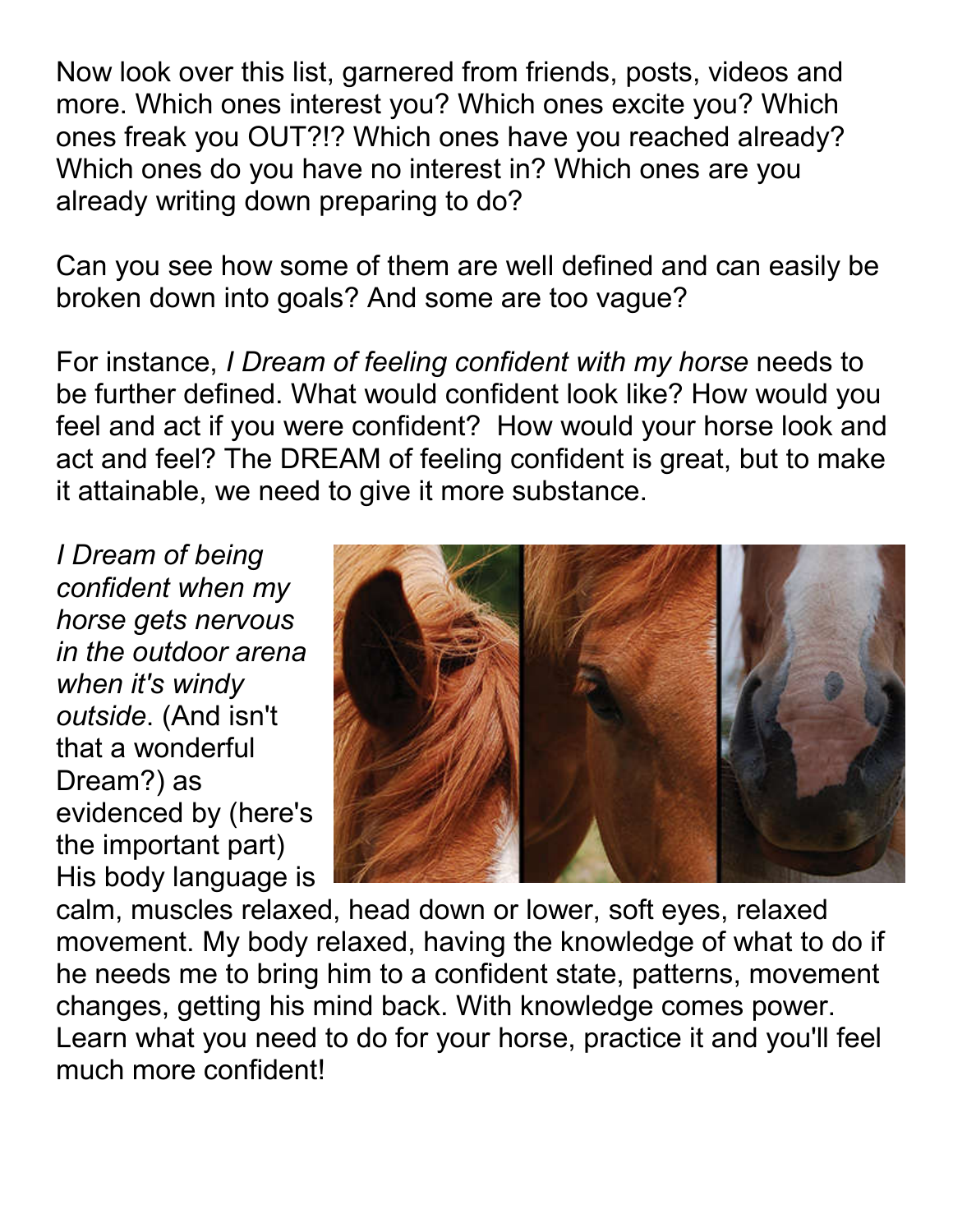Now here's the place where you get to use those creative writing skills we all learned about in High School. Write the story of **Confident You and your Happy Horse** out in the arena on a windy day. Embellish it with lots of details, describe your facial expressions, your thoughts, your horse's posture, reactions and every little detail you can think of.... Be positive as you visualize and write. It's your DREAM!

Now as we all know, gaining your horse's trust and respect in one area often times flows into every other area of your relationship. So the confidence and trust gained in the outdoor arena on a windy day will help later with trailer loading, Farrier work, liberty and everything else. Bonus all around!

With a better definition of your Dream, now you can work on the goals necessary to make it a reality.

Apply the SMART technique from your Handouts.



Use positive statements that begin with - "I will..." "I can..." "I get to...."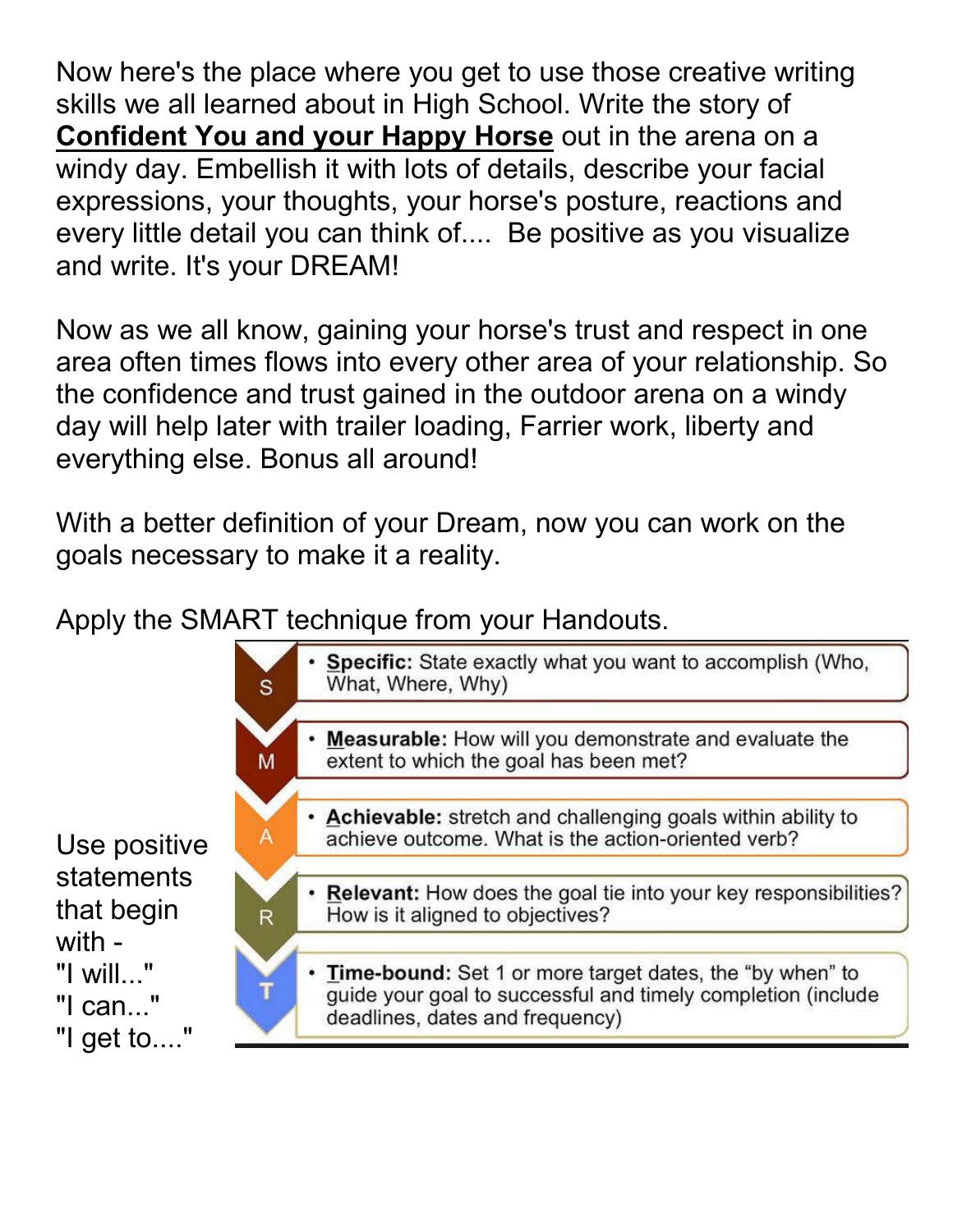- S Specific/Significant
	- I will use every windy day to work toward my Goals.
	- I can take my horse out to play, being very mindful of thresholds and always taking them into account.
	- I get to play games for my horse to help him find calmness and trust. Referencing the Horse Plans from the Website.
	- I will match my horse's energy and add 4 ounces.
- M Measurable/Meaningful
	- Can I go closer to the arena distance?
	- Can we play for longer times?
	- Is he exhibiting more signs of relaxation? (head lowered, slower movements, calm expression)
	- Can we play at more difficult things as we progress?
	- Do I feel comfortable as evidenced by: my heart rate, my expression, my mindfulness, my confidence.
- A Attainable/Action Oriented
	- I will do my Windy Arena Games first thing each playday
	- I will have my lead/halter/stick ready and easy to find.
	- I can practice simulations with friends acting as my horse
	- I get to see the progress inch by inch and through the changes in my horse's body and expression and movement.
- R Relevant/Rewarding
	- My horse will gain confidence in me as I respect his thresholds.
	- I will learn to read my horse's confidence through his expression and body language.
	- I need my horse to be calm and connected when it is windy or when we are in the outdoor arena for both of us; for safety, trust and to have more fun.